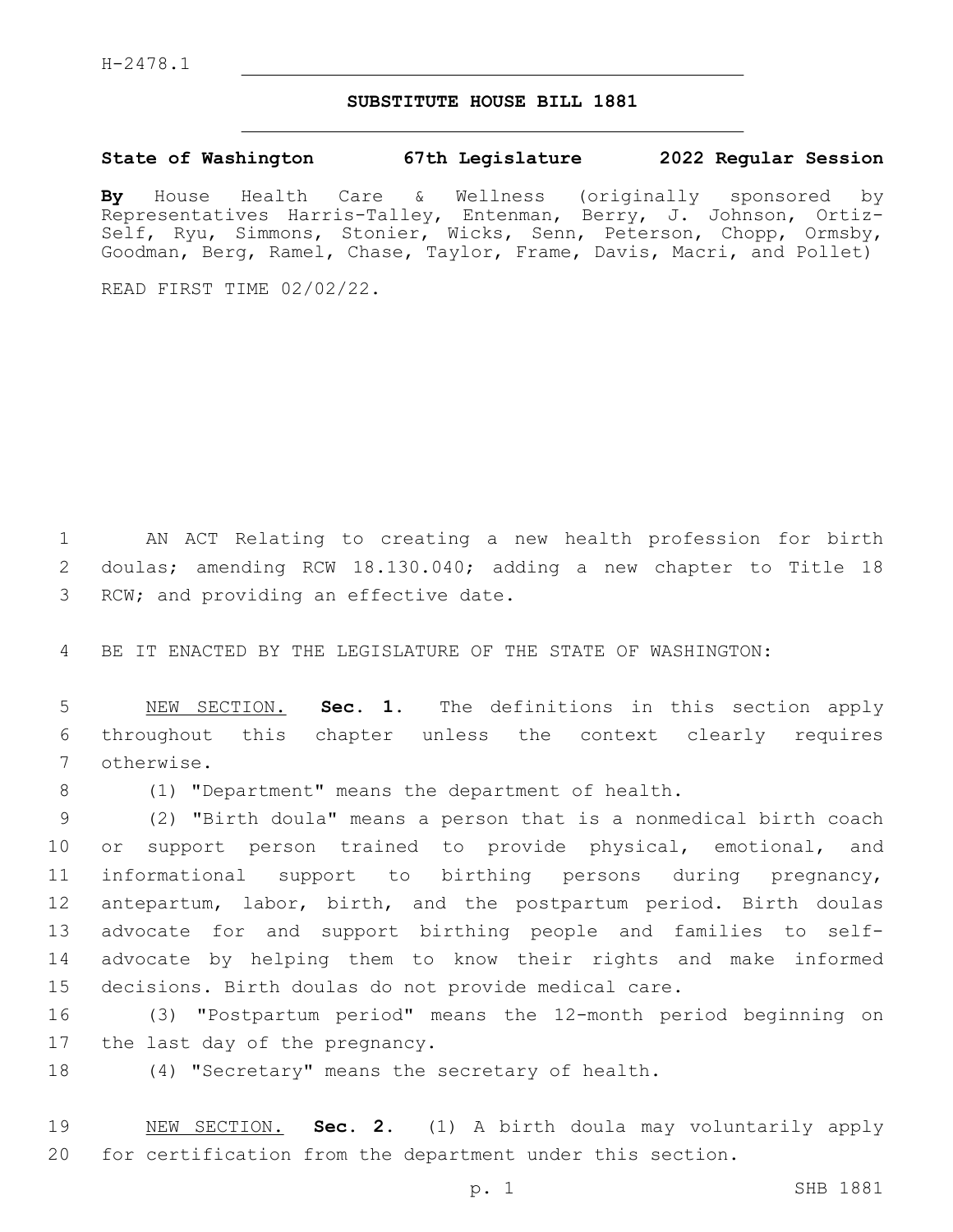(2) The department shall issue a certification to any applicant 2 who has met the following requirements:

 (a) Submitted a completed application as required by the 4 department;

 (b) Satisfactorily completed competencies that meet the 6 requirements established by the secretary;

 (c) Has not engaged in unprofessional conduct as defined in RCW 18.130.180;8

(d) Is not currently subject to any disciplinary proceedings; and

 (e) Paid a certification fee established by the secretary in 11 rule.

 (3) The uniform disciplinary act, chapter 18.130 RCW, governs the issuance and denial of certifications and the discipline of certified 14 birth doulas under this chapter.

## NEW SECTION. **Sec. 3.** (1) The secretary shall:

 (a) In collaboration with community partners who advance equitable access to improve perinatal outcomes and care through holistic services for black and brown communities, adopt rules establishing the competency-based requirements that a birth doula must meet to obtain certification. The rules must establish processes that allow for applicants to meet the competency-based requirements 22 through the following pathways:

 (i) Successful completion of training and education programs 24 approved by the secretary; and

 (ii) Submission of proof of successful completion of culturally congruent ancestral practices, training, and education that the secretary must review and determine whether the training and 28 education meet the competency-based requirements;

 (b) Establish certification and renewal fees, administrative procedures, continuing education, administrative requirements, and forms necessary to implement this chapter in accordance with RCW 32 43.70.250 and 43.70.280;

 (c) Maintain a record of all applicants and certifications under 34 this chapter; and

 (d) Hire clerical, administrative, and investigative staff as 36 needed to implement and administer this chapter.

 (2) All fees collected under this chapter must be credited to the health professions account as required under RCW 43.70.320.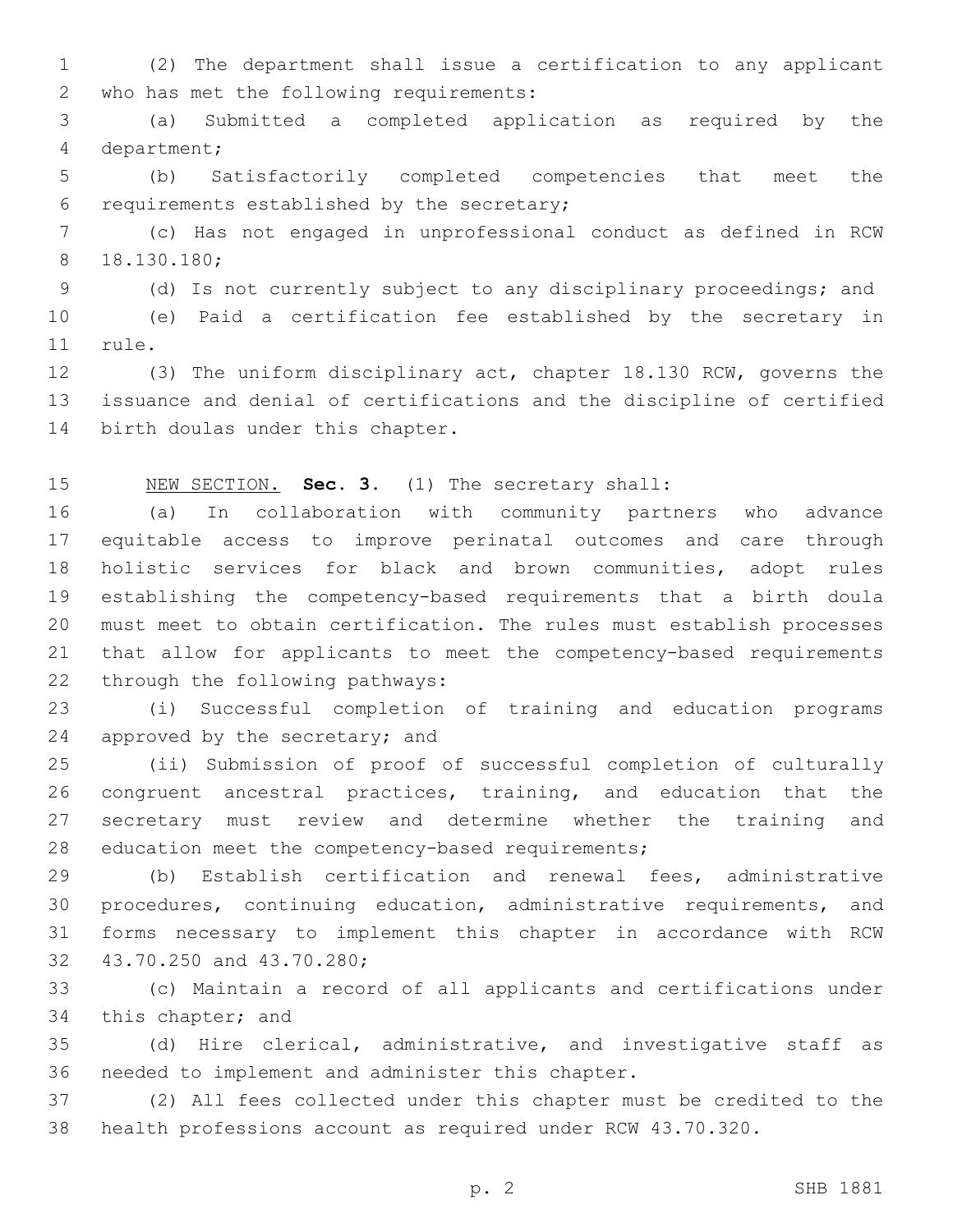NEW SECTION. **Sec. 4.** (1) Nothing in this chapter prohibits a person from practicing as a birth doula without obtaining certification under this chapter.

 (2) No person may use the title "state-certified birth doula" in connection with the person's name to indicate or imply, directly or indirectly, that the person is a state-certified birth doula without being certified in accordance with this chapter as a birth doula.

 **Sec. 5.** RCW 18.130.040 and 2021 c 179 s 7 are each amended to 9 read as follows:

 (1) This chapter applies only to the secretary and the boards and commissions having jurisdiction in relation to the professions licensed under the chapters specified in this section. This chapter does not apply to any business or profession not licensed under the 14 chapters specified in this section.

 (2)(a) The secretary has authority under this chapter in relation 16 to the following professions:

 (i) Dispensing opticians licensed and designated apprentices 18 under chapter 18.34 RCW;

(ii) Midwives licensed under chapter 18.50 RCW;

(iii) Ocularists licensed under chapter 18.55 RCW;

 (iv) Massage therapists and businesses licensed under chapter 22 18.108 RCW;

(v) Dental hygienists licensed under chapter 18.29 RCW;

 (vi) Acupuncturists or acupuncture and Eastern medicine 25 practitioners licensed under chapter 18.06 RCW;

 (vii) Radiologic technologists certified and X-ray technicians 27 registered under chapter 18.84 RCW;

 (viii) Respiratory care practitioners licensed under chapter 29 18.89 RCW;

 (ix) Hypnotherapists and agency affiliated counselors registered and advisors and counselors certified under chapter 18.19 RCW;

 (x) Persons licensed as mental health counselors, mental health counselor associates, marriage and family therapists, marriage and family therapist associates, social workers, social work associates— advanced, and social work associates—independent clinical under 36 chapter 18.225 RCW;

 (xi) Persons registered as nursing pool operators under chapter 38 18.52C RCW;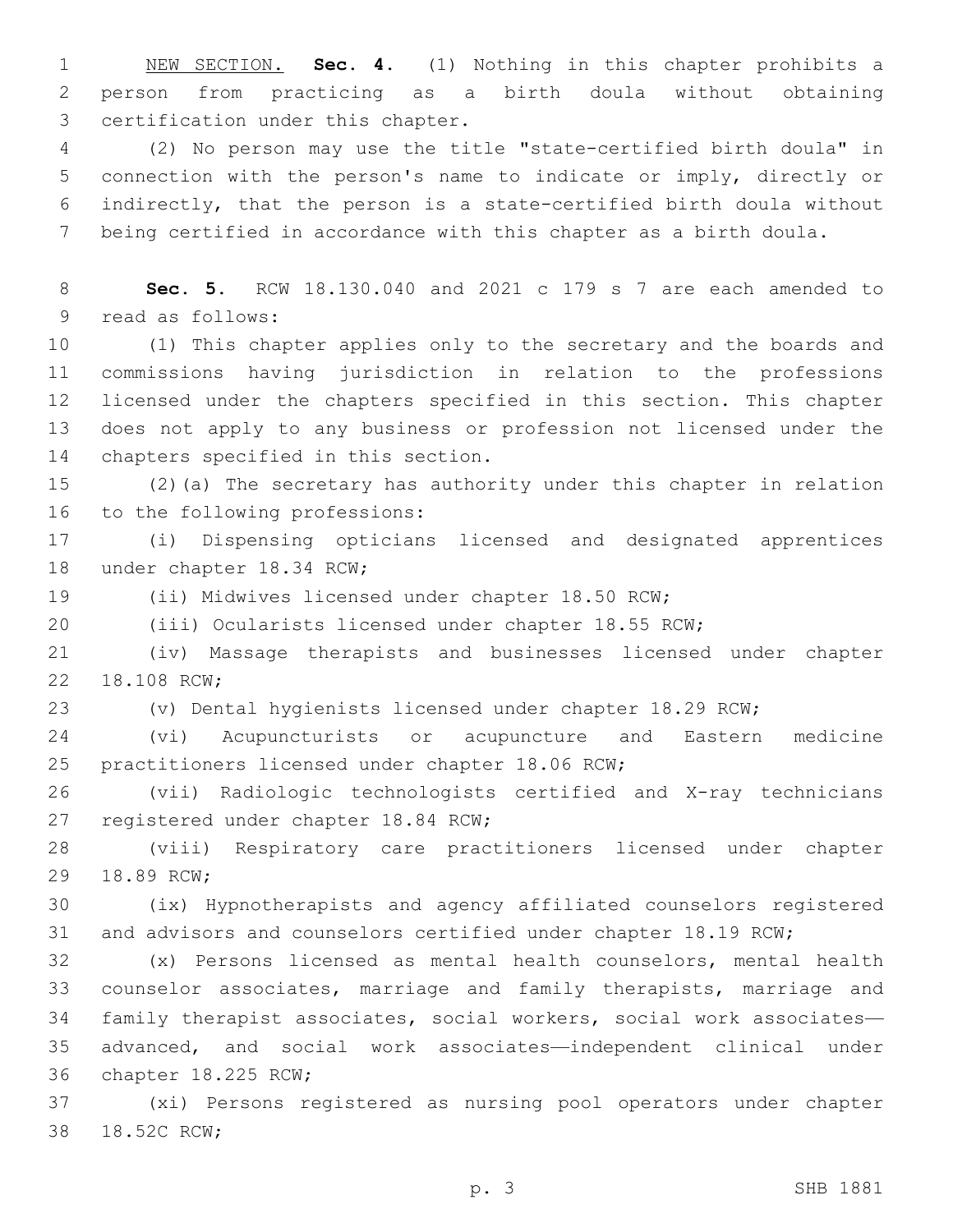(xii) Nursing assistants registered or certified or medication 2 assistants endorsed under chapter 18.88A RCW; (xiii) Dietitians and nutritionists certified under chapter 4 18.138 RCW; (xiv) Substance use disorder professionals, substance use disorder professional trainees, or co-occurring disorder specialists 7 certified under chapter 18.205 RCW; (xv) Sex offender treatment providers and certified affiliate sex 9 offender treatment providers certified under chapter 18.155 RCW; (xvi) Persons licensed and certified under chapter 18.73 RCW or 11 RCW 18.71.205; (xvii) Orthotists and prosthetists licensed under chapter 18.200 13 RCW; (xviii) Surgical technologists registered under chapter 18.215 15 RCW; (xix) Recreational therapists under chapter 18.230 RCW; (xx) Animal massage therapists certified under chapter 18.240 18 RCW; (xxi) Athletic trainers licensed under chapter 18.250 RCW; (xxii) Home care aides certified under chapter 18.88B RCW; (xxiii) Genetic counselors licensed under chapter 18.290 RCW; (xxiv) Reflexologists certified under chapter 18.108 RCW; (xxv) Medical assistants-certified, medical assistants- hemodialysis technician, medical assistants-phlebotomist, forensic phlebotomist, and medical assistants-registered certified and registered under chapter 18.360 RCW; ((and)) (xxvi) Behavior analysts, assistant behavior analysts, and 28 behavior technicians under chapter 18.380 RCW; and (xxvii) Birth doulas certified under chapter 18.--- RCW (the new 30 chapter created in section 7 of this act). (b) The boards and commissions having authority under this 32 chapter are as follows: (i) The podiatric medical board as established in chapter 18.22 34 RCW; (ii) The chiropractic quality assurance commission as established 36 in chapter 18.25 RCW; (iii) The dental quality assurance commission as established in chapter 18.32 RCW governing licenses issued under chapter 18.32 RCW, licenses and registrations issued under chapter 18.260 RCW, and 40 certifications issued under chapter 18.350 RCW;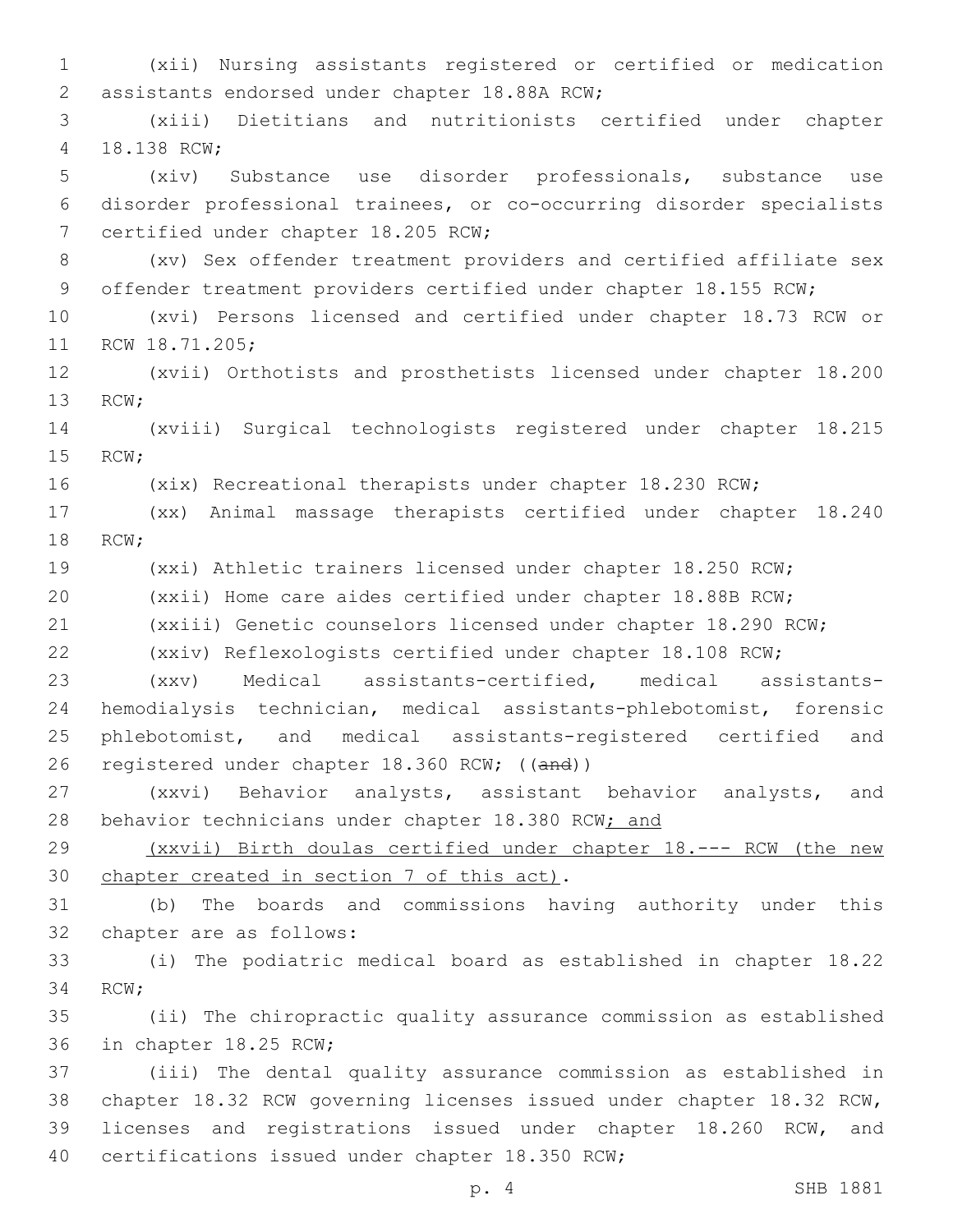(iv) The board of hearing and speech as established in chapter 2 18.35 RCW;

 (v) The board of examiners for nursing home administrators as 4 established in chapter 18.52 RCW;

 (vi) The optometry board as established in chapter 18.54 RCW 6 governing licenses issued under chapter 18.53 RCW;

 (vii) The board of osteopathic medicine and surgery as established in chapter 18.57 RCW governing licenses issued under 9 chapter 18.57 RCW;

 (viii) The pharmacy quality assurance commission as established in chapter 18.64 RCW governing licenses issued under chapters 18.64 12 and 18.64A RCW;

 (ix) The Washington medical commission as established in chapter 18.71 RCW governing licenses and registrations issued under chapters 15 18.71 and 18.71A RCW;

 (x) The board of physical therapy as established in chapter 18.74 17 RCW;

 (xi) The board of occupational therapy practice as established in 19 chapter 18.59 RCW;

 (xii) The nursing care quality assurance commission as established in chapter 18.79 RCW governing licenses and registrations 22 issued under that chapter;

 (xiii) The examining board of psychology and its disciplinary 24 committee as established in chapter 18.83 RCW;

 (xiv) The veterinary board of governors as established in chapter 26 18.92 RCW:

 (xv) The board of naturopathy established in chapter 18.36A RCW, governing licenses and certifications issued under that chapter; and

 (xvi) The board of denturists established in chapter 18.30 RCW. (3) In addition to the authority to discipline license holders,

 the disciplining authority has the authority to grant or deny licenses. The disciplining authority may also grant a license subject 33 to conditions.

 (4) All disciplining authorities shall adopt procedures to ensure substantially consistent application of this chapter, the uniform disciplinary act, among the disciplining authorities listed in 37 subsection (2) of this section.

 NEW SECTION. **Sec. 6.** The secretary may adopt any rules necessary to implement this chapter.